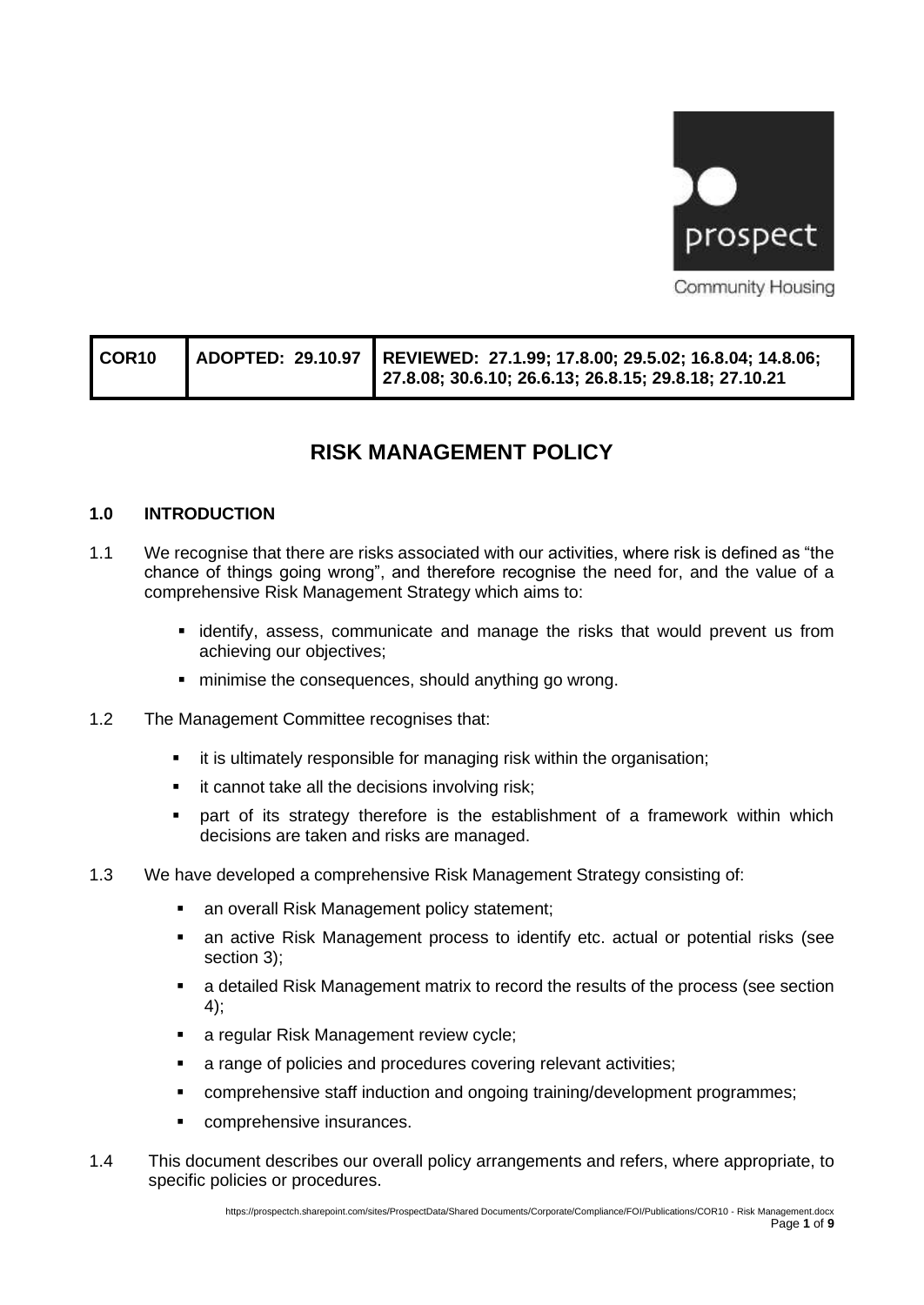1.5 We recognise that it is not possible to foresee and anticipate every eventuality, and that some events are outwith our control. We will review this policy, our processes and the risk management matrix, both in the light of general experience and following any specific events, and will revise or update these documents as required.

# **2.0 THE SCOTTISH SOCIAL HOUSING CHARTER**

The Scottish [Government's](http://housingcharter.scotland.gov.uk/) Social Housing Charter came into force in April 2012, and was revised in April 2017. The Charter sets out the standards and outcomes that tenants can expect from social landlords, in terms of the quality and value for money of the services they receive, the standard of their homes, and opportunities for communication and participation in the decisions that affect them.

By its nature, risk management covers all aspects of our work and therefore all of the Charter standards and outcomes that relate to Housing Associations are relevant for this policy.

# **3.0 POLICY FRAMEWORK**

#### 3.1 **Compliance with Legislation**

In all our activities, we will aim to comply with legislation, statutory requirements, codes of practice, our Rules, guidance issued by the Scottish Housing Regulator and all other relevant guidance or "best practice".

Individual Managers have specific responsibilities for monitoring legislation, guidance, etc. and for identifying when action is required by Prospect.

# 3.2 **Committee Control**

Committee control is the essence of risk management. The actions we will take to create the required environment for Committee to exercise the necessary level of control are set out later in this document.

# 3.3 **Equality & Diversity**

As part of managing the risks associated with potential or actual discrimination, as currently defined, we will implement a detailed and comprehensive Equality & Diversity Policy which complies with all current anti-discrimination legislation, together with related policies on Recruitment & Selection, Allocations, Appointment of Consultants and Contractors, and Disability.

Each Policy will be monitored as specified in the text, together with an annual equality and diversity report to the Management Committee.

#### 3.4 **Health and Safety**

Our arrangements to deal with Health and Safety risks will include:

- implementing a comprehensive Health & Safety policy with detailed supporting procedures on all relevant aspects of health and safety;
- **Exercifying individual responsibilities for health & safety at every level in the** organisation;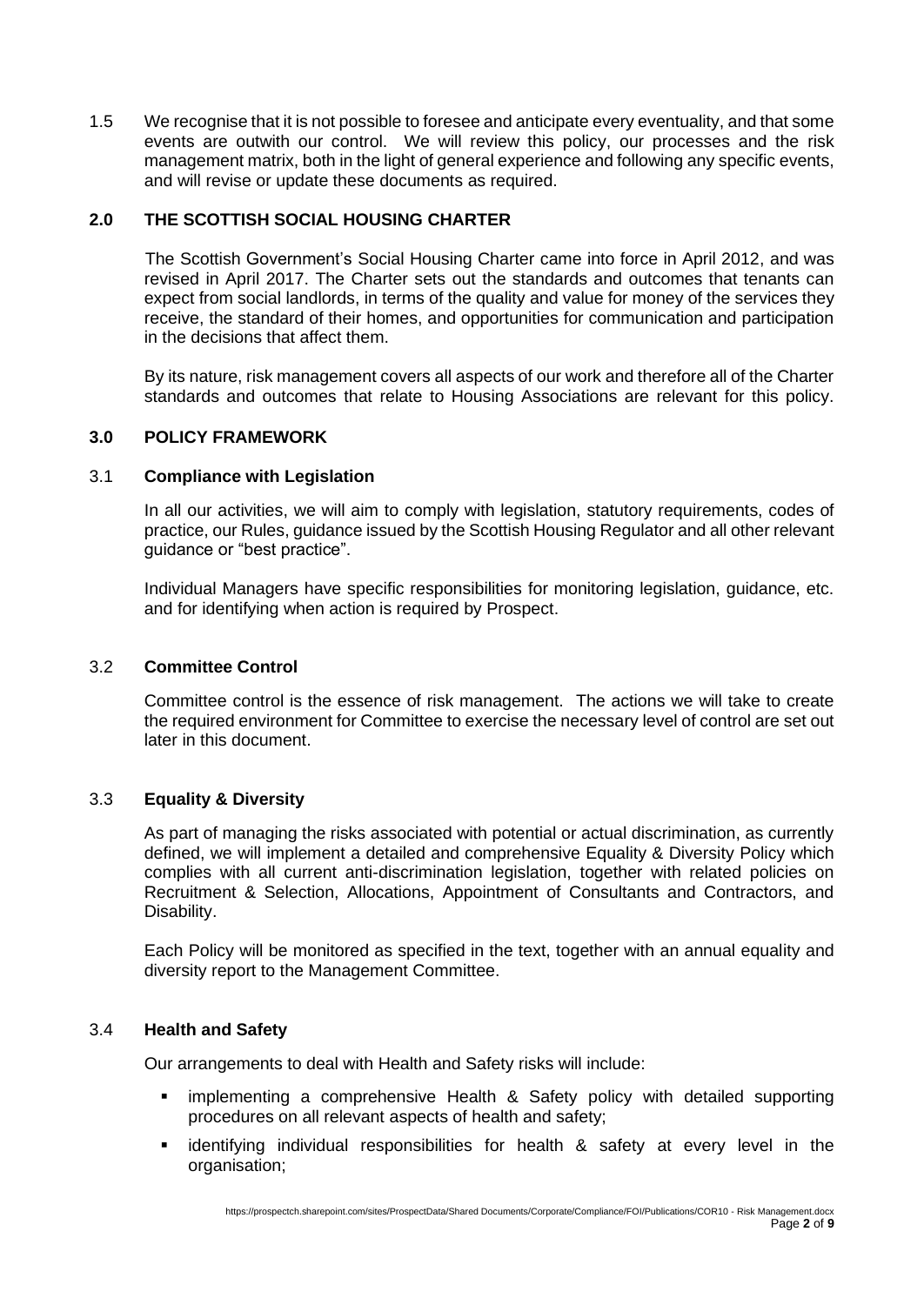- **•** undertaking all the types of risk assessment currently required, recording the action required and taken;
- providing the required number of trained first-aiders, and regular basic first aid training for all staff;
- ensuring that all accidents and potential accidents are recorded and investigated.

# 3.5 **Security**

a) Staff

Our arrangements to deal with risks related to staff security will include:

- implementing detailed staff security procedures, e.g. on lone working;
- **.** implementing specific arrangements to deal with potential threats of violence to staff, both within and outwith the office;
- **•** maintaining close liaison with local Police;
- providing training on defusing violent situations, and on handling situations.

#### b) Buildings and Assets

Our arrangements to deal with risks related to damage to buildings or theft of assets will include:

- the provision of a buildings alarm system in our office linked to a central control, for the rapid summoning of Police assistance;
- clear procedures for the opening and closing of the office, for dealing with visitors attending meetings etc., and for working alone;
- securing confidential and valuable documents in a fire-proof safe;
- maintaining up-to-date key registers, with signing in/out of keys.

Through our Solicitors, we will ensure that a valid, legal title is held on all relevant assets.

# 3.6 **Property Services (new developments & maintenance services)**

Managing development risk is a key Management Committee responsibility, given the large sums of money and the range of potential risks involved.

We will only undertake projects which fulfil our own strategy and aims, and which also fulfil City of Edinburgh Council priorities, in order to maximise funding opportunities.

Major planned maintenance projects can also involve large amounts of capital expenditure. While individual reactive repairs may not involve large expense, there are areas where cumulative risks can have a large impact. For example poor current maintenance may lead to much higher repair costs in the future, and to the organisation having a poor reputation.

#### 3.7 **Housing Management**

While housing management risk does not often involve large items of capital expenditure, there are areas where cumulative risks can have a large impact, for example high rent arrears, or poor delivery of services leading to a loss of reputation and of applicants.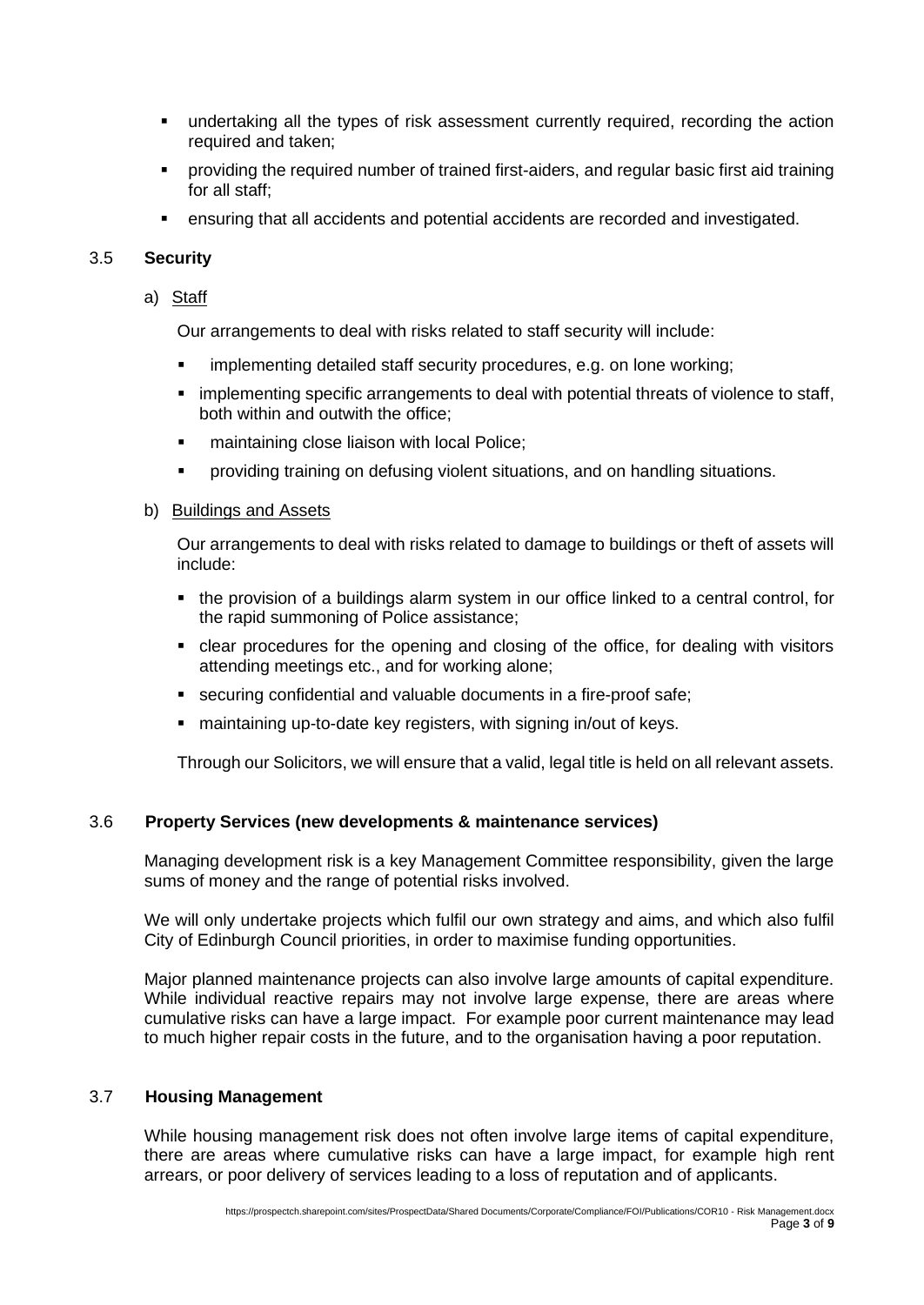# 3.8 **Financial Management**

While the risks in every area of Prospect's activities tend to have financial consequences, and managing risk nearly always involves managing financial risk, there are general financial risks which are not specifically related to specialist areas such as Property Services or Housing Management. The risks in this area are covered in the risk matrix.

#### 3.9 **Insurances**

Part of our strategy will be to insure against all relevant risks in accordance with statutory requirements and professional advice, including the following:

- **Employer's Liability;**
- Buildings (material damage);
- **•** Public Liability;
- **Engineering (inspection only);**
- Office and Business Interruption;
- **Exercity Guarantee.**

Full details are contained in the Policy entitled Insurances.

An annual meeting will be held with the insurance company and/or brokers to ensure that Prospect's insurance levels are adequate.

All tenants and factored owners are responsible for arranging their own home contents insurance. They will be reminded of this at least once each year, either through the tenants' newsletters or, in the case of owners, by letter.

# 3.10 **Personnel Issues**

Staffing costs are a major part of our expenditure. It is therefore important to ensure that new staff appointments are the best available to undertake the duties, that staff receive the necessary training and development to maximise their contribution, and that the increasingly complex range of personnel legislation is complied with, to avoid costly compensation claims.

#### 3.11 **IT System Security**

The IT System Security policy provides the framework for dealing with the risks associated with the use of computer systems and access to emails and the internet.

We recognise the significant reliance placed on IT systems within the organisation. The loss of these systems and the data held within them would cause extreme problems, both administrative and financial. To minimise the risk and impact of such a loss we have a comprehensive IT Disaster Recovery procedure and Business Continuity Plan.

#### 3.12 **Fraud**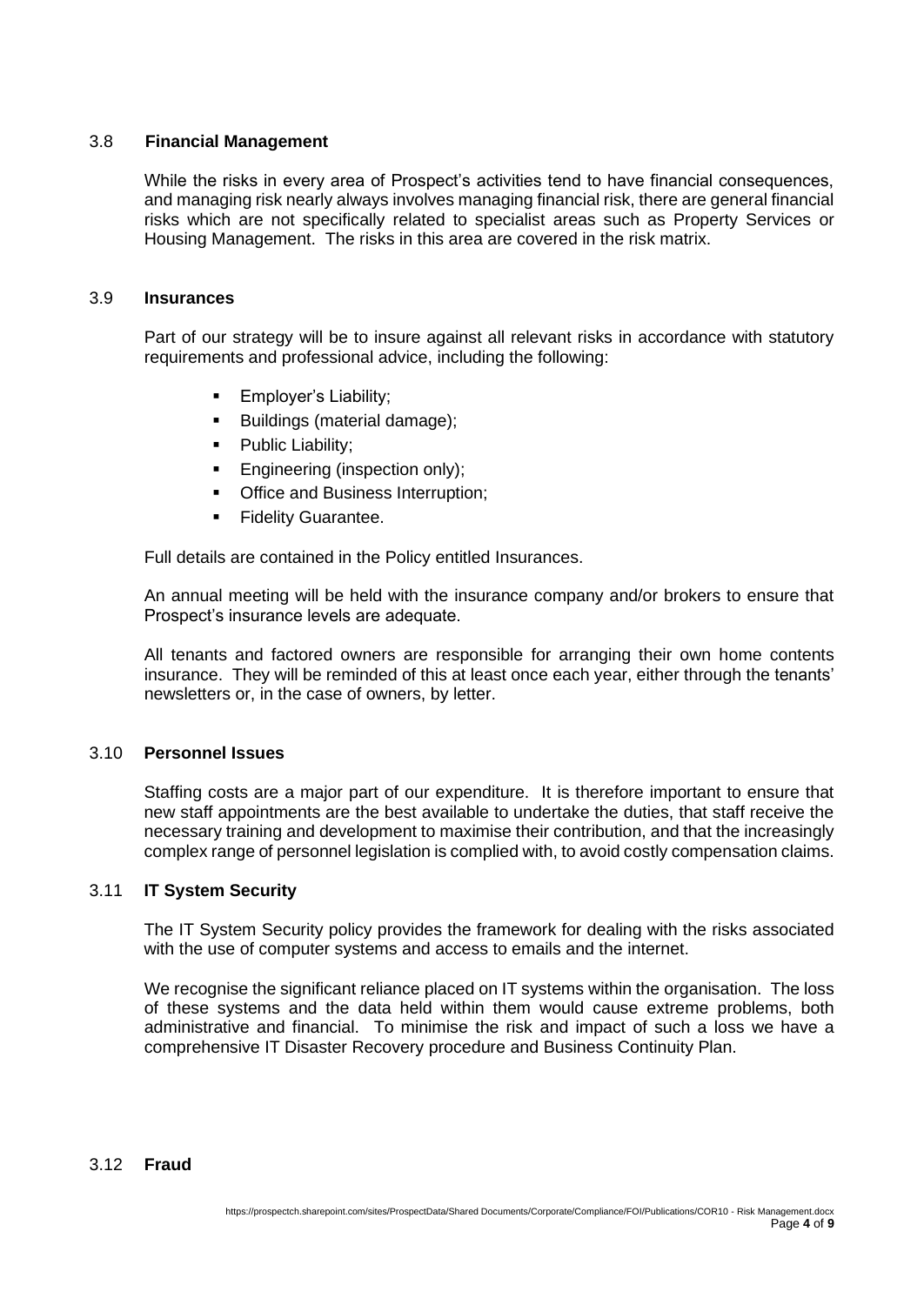To provide a framework for managing and minimising the risk of loss through fraudulent activities (internal and external) we will implement a comprehensive range of policies, procedures and controls, together with staff training, and that systems and controls are regularly audited.

The actions we will take to minimise the general risk of fraud will include:

- reviewing and updating all policies and procedures on a regular basis;
- **E** arranging appropriate internal and external audit reviews annually, and implementing agreed recommendations from such audits as soon as possible after agreement;
- taking immediate action in the event of a fraud being discovered to prevent any reoccurrence;
- reporting any instances of fraud to Management Committee.

#### 3.13 **Unforeseen Events**

Should an event occur which could not have been foreseen under normal circumstances, and which has resulted in, or potentially could result in, significant financial cost to Prospect, the Management Team will take whatever urgent action is required, keeping the Chairperson informed as necessary.

Following the immediate action, the Management Team will examine the implications of the event, determine a strategy to deal with these and submit recommendations for approval to the Management Committee.

# **4.0 RISK MANAGEMENT PROCESS**

- 4.1 The risk matrix is central to our risk management approach. Using the traffic light system in the risk matrix, this determines how the risk is monitored.
- 4.2 Risks will be assessed (measured) according to:
	- (a) their impact on one or more objectives or activities, and
	- (b) the likelihood of the risk happening.

The process will result in risks being put into a traffic light category. There are two assessment stages. The first stage will show the level of 'inherent risk', i.e. the level of risk with no control measures in place. The second stage will show the level of 'residual risk', i.e. after control measures are in place. The risk matrix will be updated:

- when new risks emerge (for example new external circumstances, new projects, revised business plan)
- when existing risks are reassessed

Management Team would agree at their monthly meetings any changes to the risk matrix. Management Committee can also ask for changes to be made following discussion at any Management Committee meeting. As part of the process, our risk appetite is considered for each risk area. For details of the assessment process used in the risk matrix, see appendix 1.

4.3 Using the risk matrix, risks will be monitored using the unmanaged risk traffic lights as follows:

Management Committee - will monitor the red risks. Each quarter, Management Committee will receive a report (using template appendix 2) on each of the red risks in one category.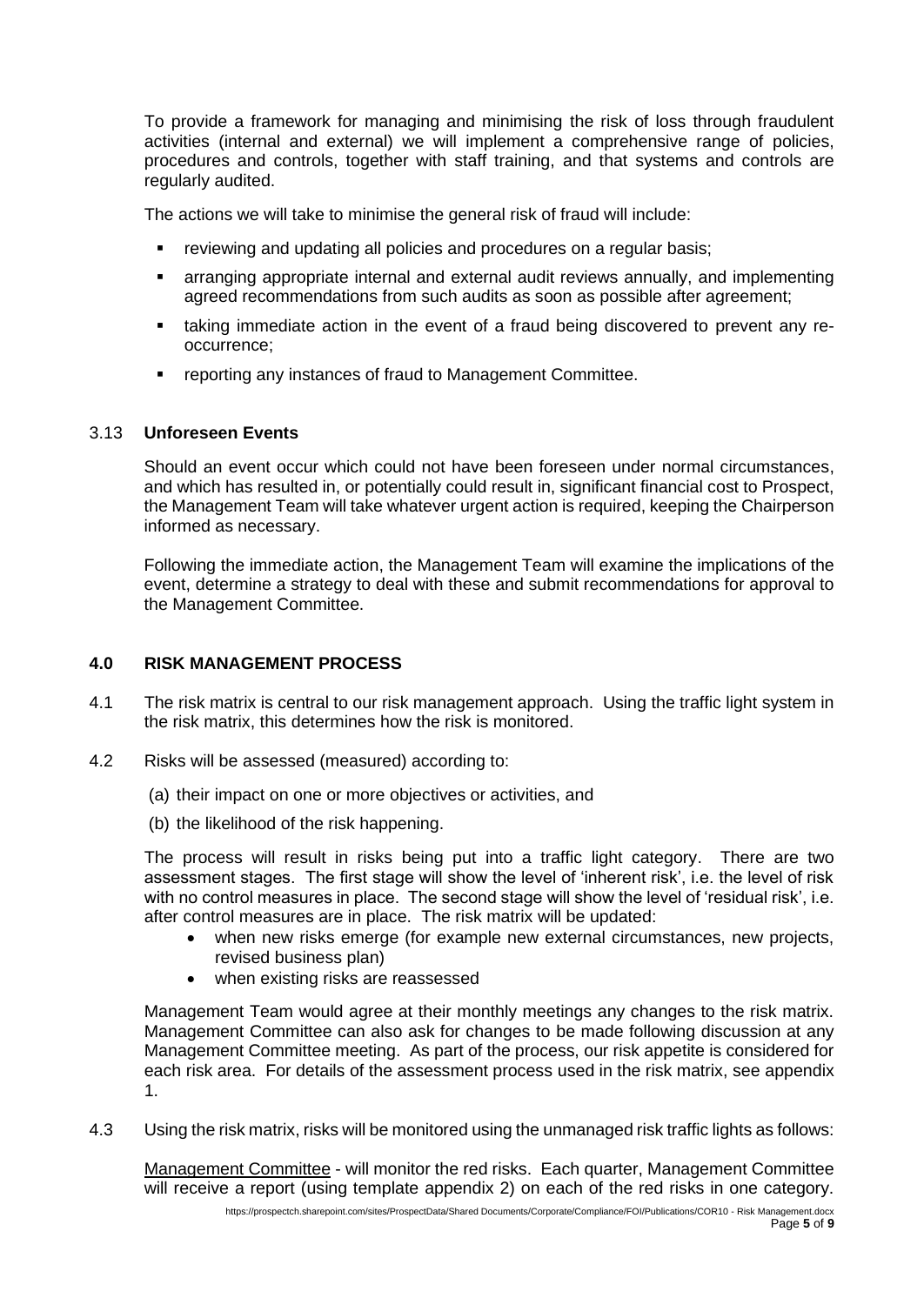This means that over the course of the year, all of the red risks across all categories will be considered once a year by Management Committee. This will allow meaningful discussion on each of the high level risks. In addition, each quarter Management Committee will consider a selection of amber and green risks, to be selected by Management Team.

Management Team – will monitor the amber risks. This will be done in a similar way as described above for Management Committee.

Manager and front line staff – will monitor the green risks.

Each time a risk is looked at using the above system, consideration will be given to whether the risk assessment is correct. This could lead, over time, to risks moving between the above categories.

In addition to the above, both Management Team and Management Committee will consider the complete risk matrix once a year so they can have an overview of its contents and make any appropriate changes.

# **5.0 IMPLEMENTATION, MONITORING AND REVIEW**

- 5.1 The Director has overall responsibility for ensuring that this policy is implemented throughout the organisation. Each Manager is responsible for implementing relevant parts of the policy within the risk areas for which they are responsible. These are indicated in the risk matrix.
- 5.2 The Director will ensure that this policy is reviewed by the Management Committee at least every 3 years.

Reviewed by the Management Committee on 27 October 2021

Next review due by: October 2024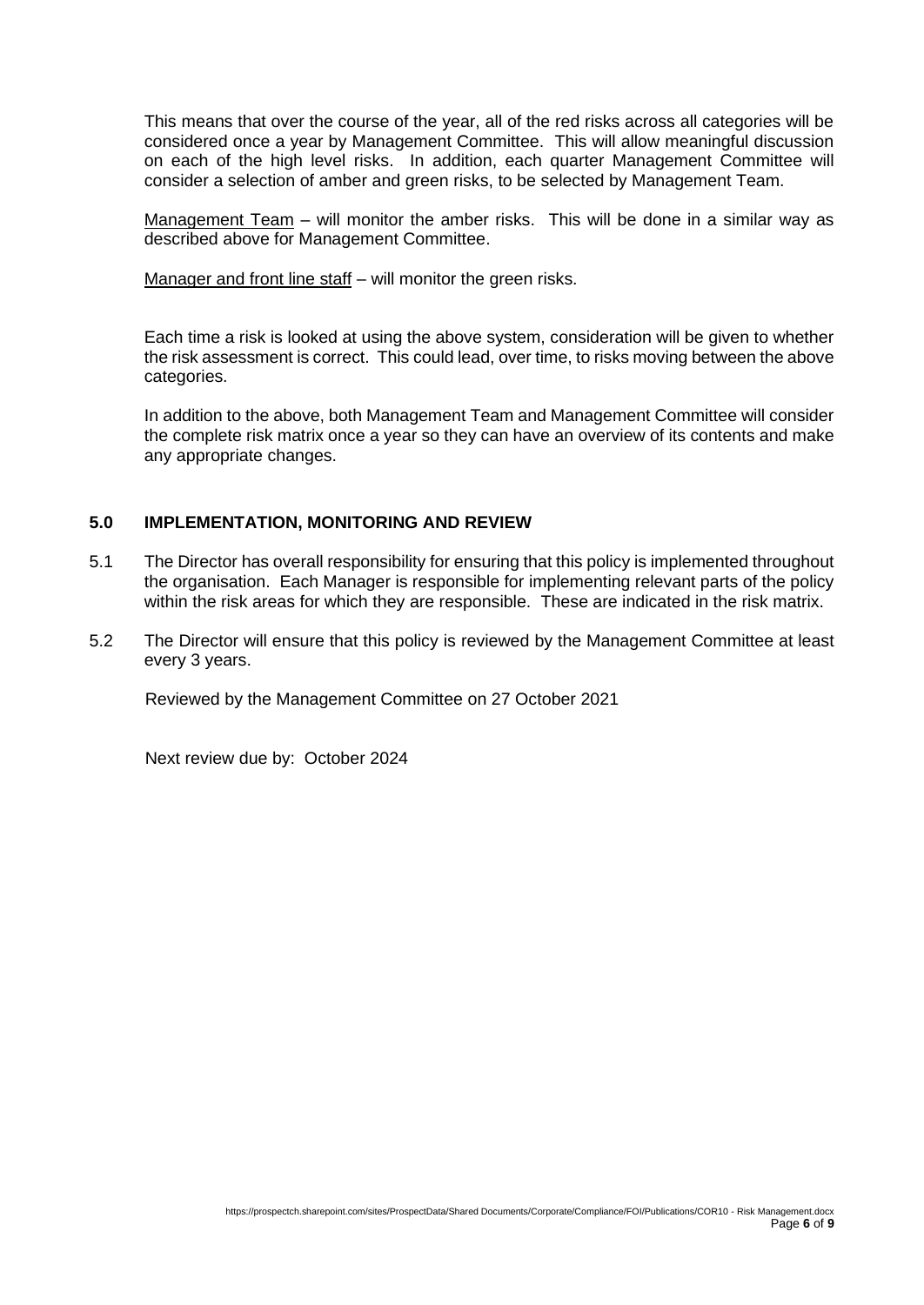# **RISK ASSESSMENT PROCESS**

In assessing the degree of risk we use a matrix with 3 levels of Impact and 3 levels of Likelihood, defined as follows.

# **IMPACT (Consequences)**

#### **3 Critical:**

- Total system dysfunction or all operational activities compromised.
- Total shutdown of operations.
- 75% loss of budget.
- Key person resignation/removal.
- Sustained adverse national publicity.

#### **2 Serious:**

- Up to 75% loss of budget.
- Committee dissatisfaction.
- Sustained adverse national publicity.
- Disruption to several operational activities.
- Significant adverse national publicity.

# **1 Minor:**

- Some disruption, manageable by altering operational practices.
- Up to 15% loss of budget.
- Significant adverse local publicity.

# **LIKELIHOOD (Probability)**

| 3 Very likely: | Regular occurrence – daily, or frequently encountered –<br>More than 60% chance                 |
|----------------|-------------------------------------------------------------------------------------------------|
| 3 Likely:      | Circumstances occasionally encountered – within next 1-2 years,<br>between 20% - 60% chance.    |
| 1 Unlikely:    | Circumstances infrequently or rarely encountered – over 2 years<br>years, less than 20% chance. |

The results of this scoring method are as follows:

#### **LOW RISK: 1 – 4 MEDIUM RISK: 6 HIGH RISK: 9**

| т      |                   | $1x1 = 1$<br><b>Unlikely</b> | $1x^2 = 2$<br><b>Likely</b> | $1x3 = 3$<br><b>Very Likely</b> |
|--------|-------------------|------------------------------|-----------------------------|---------------------------------|
| С      | 1 Minor           |                              |                             |                                 |
| Ρ<br>A | 2 Serious         | $2x1 = 2$                    | $2x2=4$                     | $2x3 = 6$                       |
| ı<br>М | <b>3 Critical</b> | $3x1 = 3$                    | $3x^2 = 6$                  | $3x3 = 9$                       |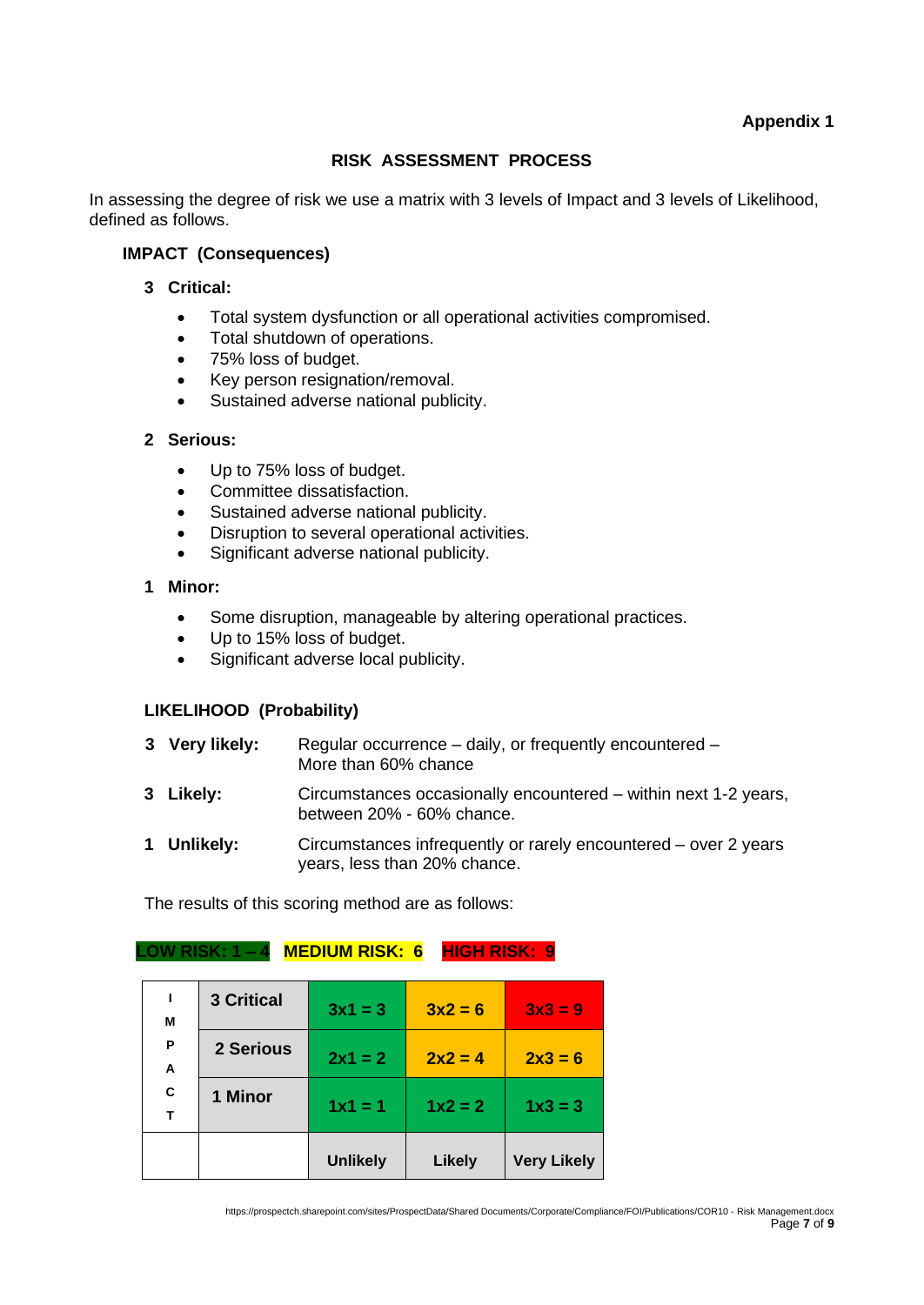# **Risk Management Reporting Form**

| <b>Risk title:</b>                            |                           |                | <b>Risk category:</b> |  |
|-----------------------------------------------|---------------------------|----------------|-----------------------|--|
| Traffic light assessment - unmanaged<br>risk: | Green/Amber/Red           |                |                       |  |
| <b>Unmanaged risk score:</b>                  | Likelihood (L):           | $Im$ pact (I): | Total L x I:          |  |
| <b>Residual risk score:</b>                   | Likelihood (L):           | Impact $(I)$ : | Total L x I:          |  |
| <b>Review month/year:</b>                     |                           |                |                       |  |
| Report for (delete as appropriate):           | Management Team/Committee |                |                       |  |

#### **Manager report:**

| <b>Control Action (taken from Risk Matrix)</b> | Evidence of control action being implemented | <b>∣Other comment</b> |
|------------------------------------------------|----------------------------------------------|-----------------------|
|                                                |                                              |                       |
|                                                |                                              |                       |
|                                                |                                              |                       |
|                                                |                                              |                       |
|                                                |                                              |                       |

| Actions agreed as a result of discussions: |                       |                                           |                                 |             |                      |  |
|--------------------------------------------|-----------------------|-------------------------------------------|---------------------------------|-------------|----------------------|--|
|                                            |                       |                                           |                                 |             |                      |  |
|                                            |                       |                                           |                                 |             |                      |  |
|                                            |                       |                                           |                                 |             |                      |  |
| Does the Risk require a revised            | <b>YES/NO</b>         |                                           |                                 |             |                      |  |
| assessment?                                |                       |                                           |                                 |             |                      |  |
| <b>Revised traffic light assessment -</b>  | Red/Amber/Green       |                                           |                                 |             |                      |  |
| unmanaged risk:                            |                       |                                           |                                 |             |                      |  |
| <b>Revised unmanaged risk score:</b>       | Likelihood (L):       |                                           | Impact $(l)$ :                  |             | Total $L \times I$ : |  |
|                                            |                       |                                           |                                 |             |                      |  |
| <b>Residual risk score:</b>                | Likelihood (L):       |                                           | Impact (I):                     |             | Total $L \times I$ : |  |
| <b>Risk Appetite:</b>                      |                       | Treat / Tolerate / Transfer / Terminate * |                                 | Timescales: |                      |  |
|                                            | *delete as applicable |                                           | If Treat / Transfer / Terminate |             |                      |  |

https://prospectch.sharepoint.com/sites/ProspectData/Shared Documents/Corporate/Compliance/FOI/Publications/COR10 - Risk Management.docx Page **8** of **9**